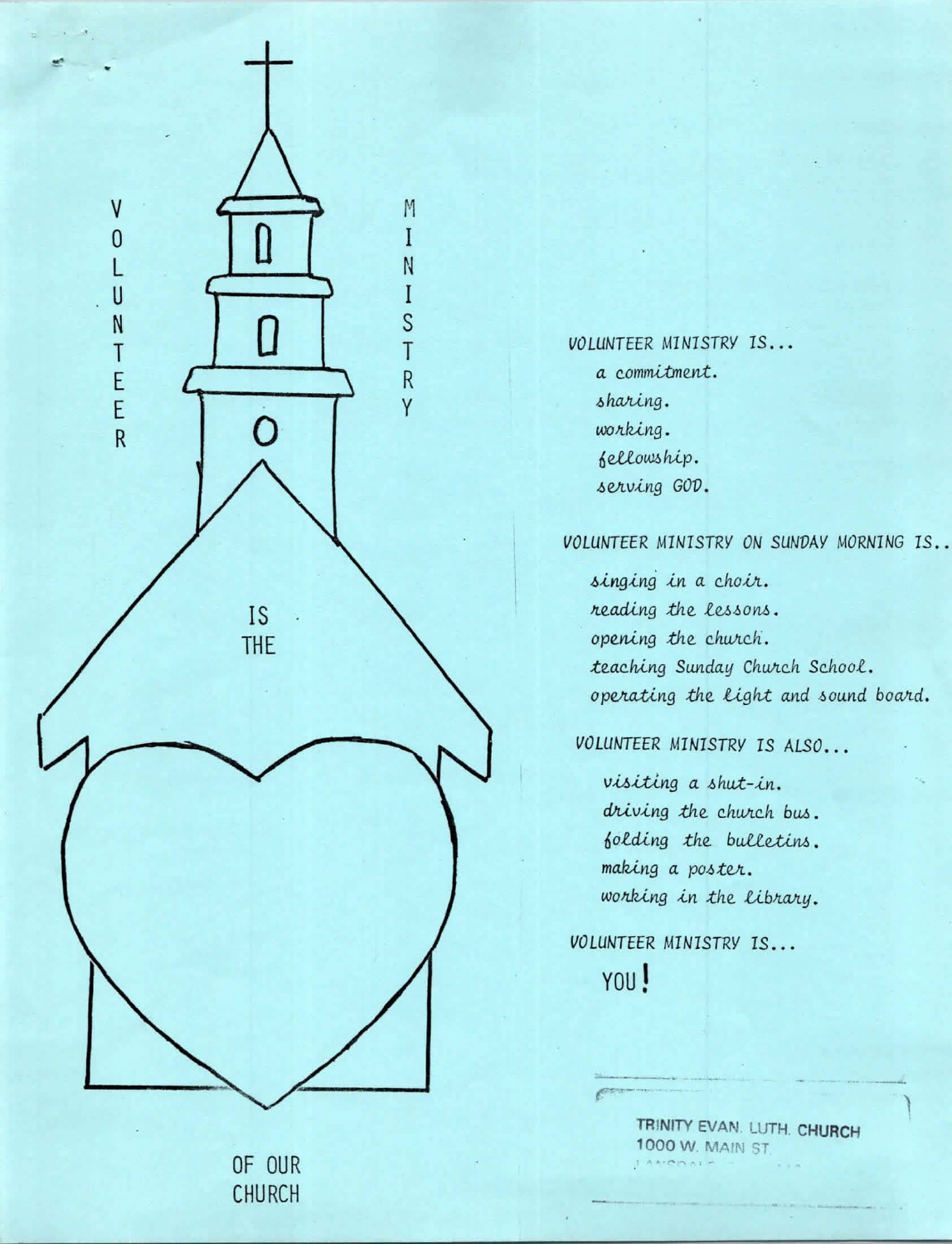Christian Education Committee oversees all phases of the Educational Ministry **of the** church from infants through to adults.

Evangelism - Goal: to expand programs of witness and fellowship and to stimulate response for congregational ministry to Christ.

Finance Committee is responsible for the disbursement of monies. It includes many phases, from reviewing financial status, approving expenditures to budget preparation.

Hospitality Committee is responsible for food preparation and serving for dinners and receptions held within the church.

Property Committee covers all areas for maintaining the church and all property attached to it. This includes everything from security to landscaping to daily maintenance and upkeep.

Social Ministry is responsible for the outreach of the congregation in Lansdale area as well as on an international level.

Stewardship Committee keeps the congregation abreast of the incoming monies as well as time and talent utilized for church service.

·volunteer Ministry - responsible for coordination of volunteers and volunteer activities in the life of the church.

Worship & Husic Committee has the responsibility for developing and presenting a program of worship and music which will offer meaningful opportunities for prayer, praise and thanksgiving for each member and guest of Trinity.

Youth provides the planning for youth as well as helping the youth to feel a part of, and responsible in, the congregation.

IT TAKES A LOT THE HARD WORK BY A LOT OF DEDICATED PEOPLE TO MAKE THE INEVITABLE HAPPEN.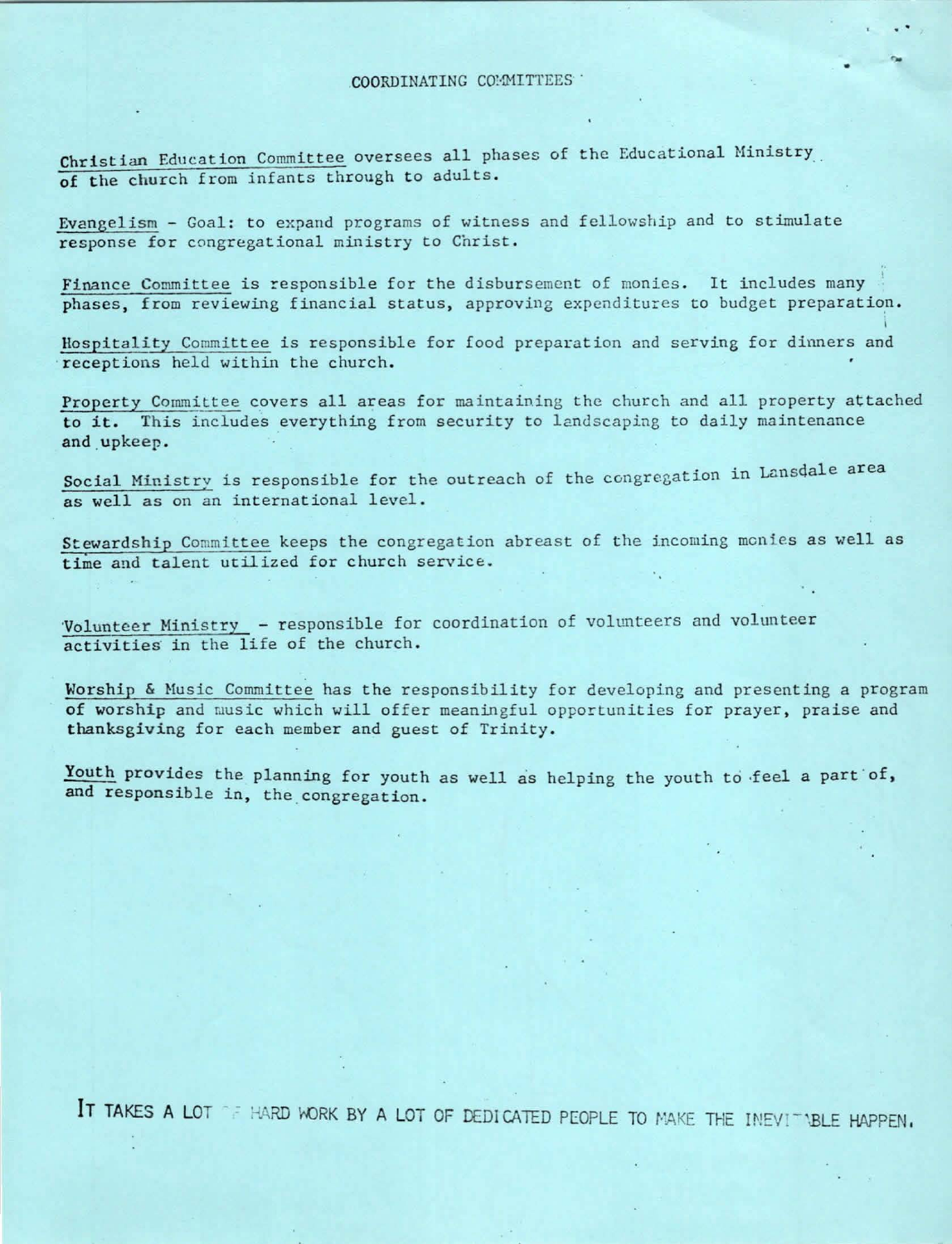| TRINITY'S VOLUNTEER AREAS |                                                                                                                           |                                                                                                                            |                                                                                                                                                                                                                                                                 |
|---------------------------|---------------------------------------------------------------------------------------------------------------------------|----------------------------------------------------------------------------------------------------------------------------|-----------------------------------------------------------------------------------------------------------------------------------------------------------------------------------------------------------------------------------------------------------------|
| Service Area              | Purpose                                                                                                                   | Time Commitment                                                                                                            | Responsibilities                                                                                                                                                                                                                                                |
| SOCIAL CONCERNS TASKS     |                                                                                                                           |                                                                                                                            |                                                                                                                                                                                                                                                                 |
| Clothing Drives           | To provide clothing for<br>disaster victims through-<br>out the world                                                     | Sponsored by Church World Service<br>(interdenominational) & Lutheran<br>World Relief - held one time a<br>year in October | Packers needed for proper packing<br>& marking of boxes; general<br>organization for shipping of clothing                                                                                                                                                       |
| Flower Delivery           | To take flowers at Easter<br>& Christmas to various<br>$shut - ins$                                                       | Lilies are delivered on Easter<br>Monday; Poinsettias after<br>Christmas.                                                  |                                                                                                                                                                                                                                                                 |
| al Action                 | Justice & Politic- To provide a way to speak<br>for those who cannot do it<br>themselves                                  | Present pro & con of issue,<br>present church's view,<br>encourage response to legislation.                                | 1. Form steering committee.<br>2. Inform cong. of current legislation<br>& urge to respond by writing to<br>representatives<br>3. Committee would also write letters.                                                                                           |
| Refug-e Resettle-<br>ment | As a response to Lutheran<br>Children & Family Service<br>Appeal to sponsor families                                      |                                                                                                                            | Provide English lessons, transporta-<br>tion, & general support for families<br>sponsored by Trinity. Primary need<br>now-English tutors (lesson plans are<br>provided).                                                                                        |
| Shut-in Visitors          | To show concern & care for<br>those who cannot get out of<br>their homes                                                  | Visitation by a member on a<br>regular basis to a shut-in                                                                  | Orientation available.                                                                                                                                                                                                                                          |
| World Hunger<br>Committee | To provide assistance in the<br>drive to alleviate world hun-<br>ger & make the cong. more<br>aware of the hunger problem | Crop Walk<br>Rice Bowl                                                                                                     | Assistance in educating the cong.<br>via written information & helping<br>carry out the physical tasks.                                                                                                                                                         |
| WORSHIP & MUSIC           |                                                                                                                           |                                                                                                                            |                                                                                                                                                                                                                                                                 |
| Acolytes                  | To light & extinguish<br>candles                                                                                          | Sun. morning church services as<br>well as special worship services                                                        | Boys or girls in grades 6-9. Must<br>be in back hall of church 15 min.<br>before beginning of service to check<br>in with Pastor. Training given.                                                                                                               |
| Altar Guild               | Group of women and/or men<br>who care for all things.<br>directly involved at the<br>altar                                |                                                                                                                            | This includes caring for & changing<br>paraments, communion linens, altar<br>candles, baptismal candle, altar<br>brass as well as ordering flowers<br>& placing them on the altar. In<br>addition, this group prepares for<br>communion as well as cleaning up. |

 $\mathcal{L}^{\text{max}}_{\text{max}}$  , where  $\mathcal{L}^{\text{max}}_{\text{max}}$ 

 $\sim$ 

 $\bullet$   $\bullet$   $\bullet$   $\bullet$   $\bullet$ 

 $\left\| \hat{\pmb{\theta}} \right\|_{\mathcal{H}^{s}(\mathbb{R}^{d})} \leq \frac{1}{\sqrt{2}} \sum_{i=1}^d \left\| \hat{\pmb{\theta}}_i - \hat{\pmb{\theta}}_i \right\|_{\mathcal{H}^{s}(\mathbb{R}^{d})} \leq \frac{1}{\sqrt{2}} \sum_{i=1}^d \left\| \hat{\pmb{\theta}}_i - \hat{\pmb{\theta}}_i \right\|_{\mathcal{H}^{s}(\mathbb{R}^{d})} \leq \frac{1}{\sqrt{2}} \sum_{i=1}^d \left\| \hat{\pmb{\theta}}_i - \hat{\pmb$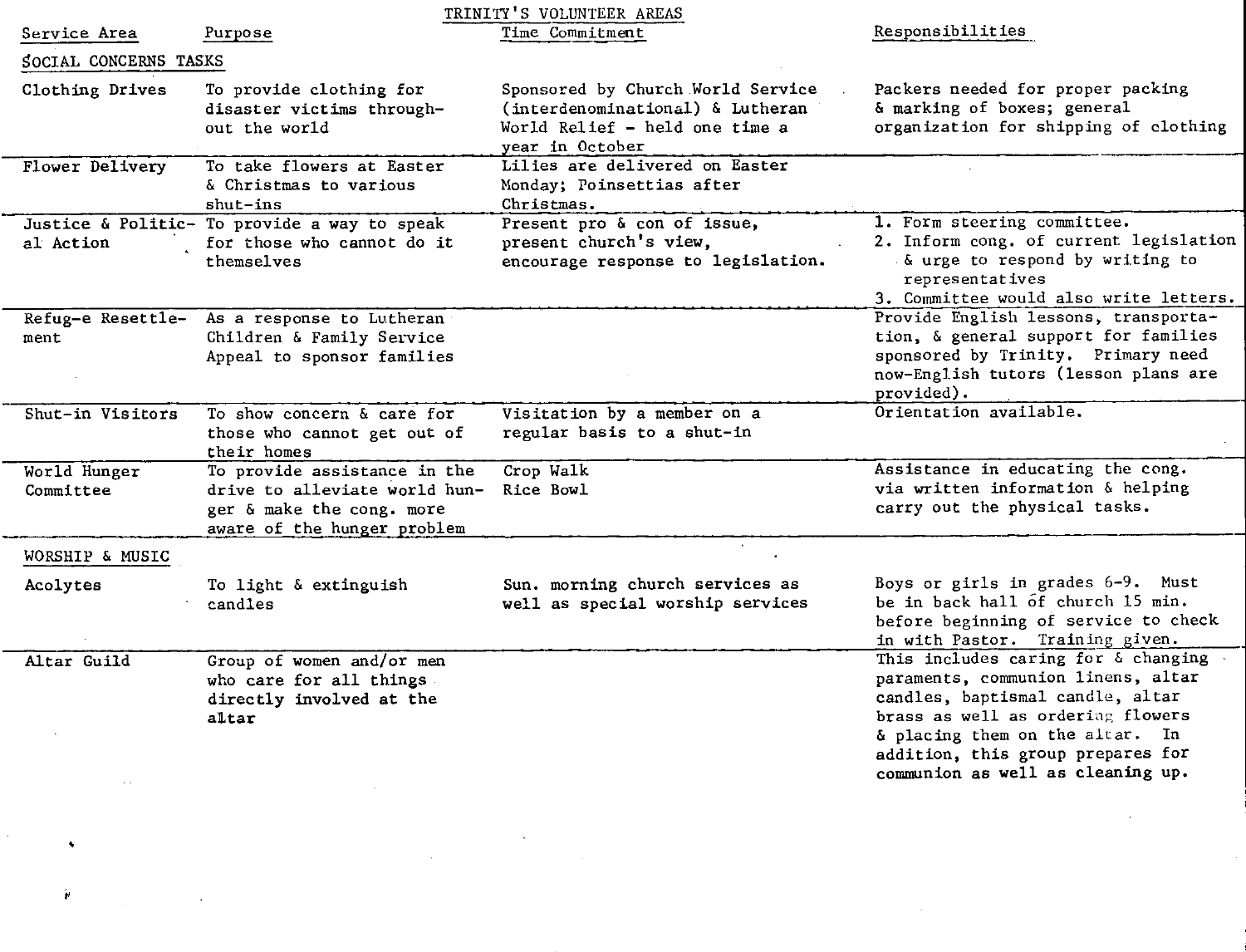| Service Area                                                                                                              | Purpose                                                                                                                                                        | Time Commitment                                                                                                                                                                                               | Responsibilities                                                                                                                                                                                                                  |
|---------------------------------------------------------------------------------------------------------------------------|----------------------------------------------------------------------------------------------------------------------------------------------------------------|---------------------------------------------------------------------------------------------------------------------------------------------------------------------------------------------------------------|-----------------------------------------------------------------------------------------------------------------------------------------------------------------------------------------------------------------------------------|
| Choirs:<br>Trinity Choir<br>Lifesong Singers<br>Chancel Choir<br>New Choir<br>Bell Choir<br>Special Bells<br>Choir Parent | To lead worship<br>To learn, participate &<br>serve in worship<br>$\mathbf{H}$<br>$\bullet$<br>$\mathbf{H}$<br>Ħ<br>To assist choir directors<br>at rehearsals | Practice Thurs. Eve. 8:00 p.m.<br>Practice Sun. 8:00 p.m.<br>Practice Wed. $6:30 - 7:30$ p.m.<br>Practice Wed. $4:15 - 5:00$ p.m.<br>Practice Thurs. $6:30 - 7:30$ p.m.<br>Practice Sun. $10:00 - 10:30$ a.m. | <b>Adults</b><br>Youth 8th $-12$ th gr.<br>$4th - 7th$ gr.<br>2nd $\delta$ 3rd $gr.$<br>6th gr. & above<br>People in Special Ed S.C.S.<br>Take attendance, chaperone, help<br>children with robing & organize<br>music as needed. |
| Crucifers                                                                                                                 | To carry the cross into<br>church at beginning of<br>worship                                                                                                   | Sunday a.m. church services as<br>well as special services                                                                                                                                                    | Dependable boys or girls in 10th-12th<br>gr. Check with Pastor 15 min. before<br>scheduled service. Training given.                                                                                                               |
| Element Bearers                                                                                                           | Representative of bringing<br>a gift from the people to<br>God, having the gift blessed<br>& then returned to the<br>people.                                   | Communion Services                                                                                                                                                                                            | Carry the communion elements to the<br>altar, the man carries the wine and<br>the woman the wafers. Orientation<br>given.                                                                                                         |
| Lectors                                                                                                                   | To involve lay people in<br>worship service                                                                                                                    |                                                                                                                                                                                                               | Come to the lectern during the<br>appropriate time during the service<br>& read the lessons of the day.                                                                                                                           |
| Liturgical<br>Dance                                                                                                       | To provide a meaningful<br>variation for worship                                                                                                               |                                                                                                                                                                                                               | Plan and/or teach dances appropriate<br>to the situation, whether for wor-<br>ship services or in musical pro-<br>ductions.                                                                                                       |
| Nursery (adults)                                                                                                          | To provide supervised care<br>of infants & young children<br>while parents are in church                                                                       | Crib Rm. (under $2 \text{ yrs.}$ ) - 8:45 to<br>10:45 $a.m.$ or 10:45 to close of<br>$11:00$ a.m. service<br>Toddlers (2 yrs. & over)-(same times)                                                            | Supervise children while in nursery<br>on Sunday mornings                                                                                                                                                                         |
| Nursery Teen<br>Helpers                                                                                                   | To assist adults in nursery<br>with care of children during<br>worship services under di-<br>rection of adult.                                                 |                                                                                                                                                                                                               | Crib Rm. - should be able to change<br>diapers & hold infants<br>Toddler - entertain & play with child<br>7th $gr.$ & up - general babysitting<br>abilities; orientation given.                                                   |
| Sunday Church<br>School Music<br>Leaders                                                                                  | To assist choir director in<br>bringing music into each of<br>the classrooms Sunday<br>mornings                                                                | Lead singing activities in various<br>age Sunday Church School classes<br>for 15 minute periods                                                                                                               | Planning help is readily available.                                                                                                                                                                                               |

 $\mathcal{L}^{\text{max}}_{\text{max}}$  and  $\mathcal{L}^{\text{max}}_{\text{max}}$ 

 $\mathcal{A}^{\text{max}}_{\text{max}}$ 

 $\sim 10^{-10}$ 

,

 $\mathcal{A}$ 

 $\sim 10^{11}$  km  $^{-1}$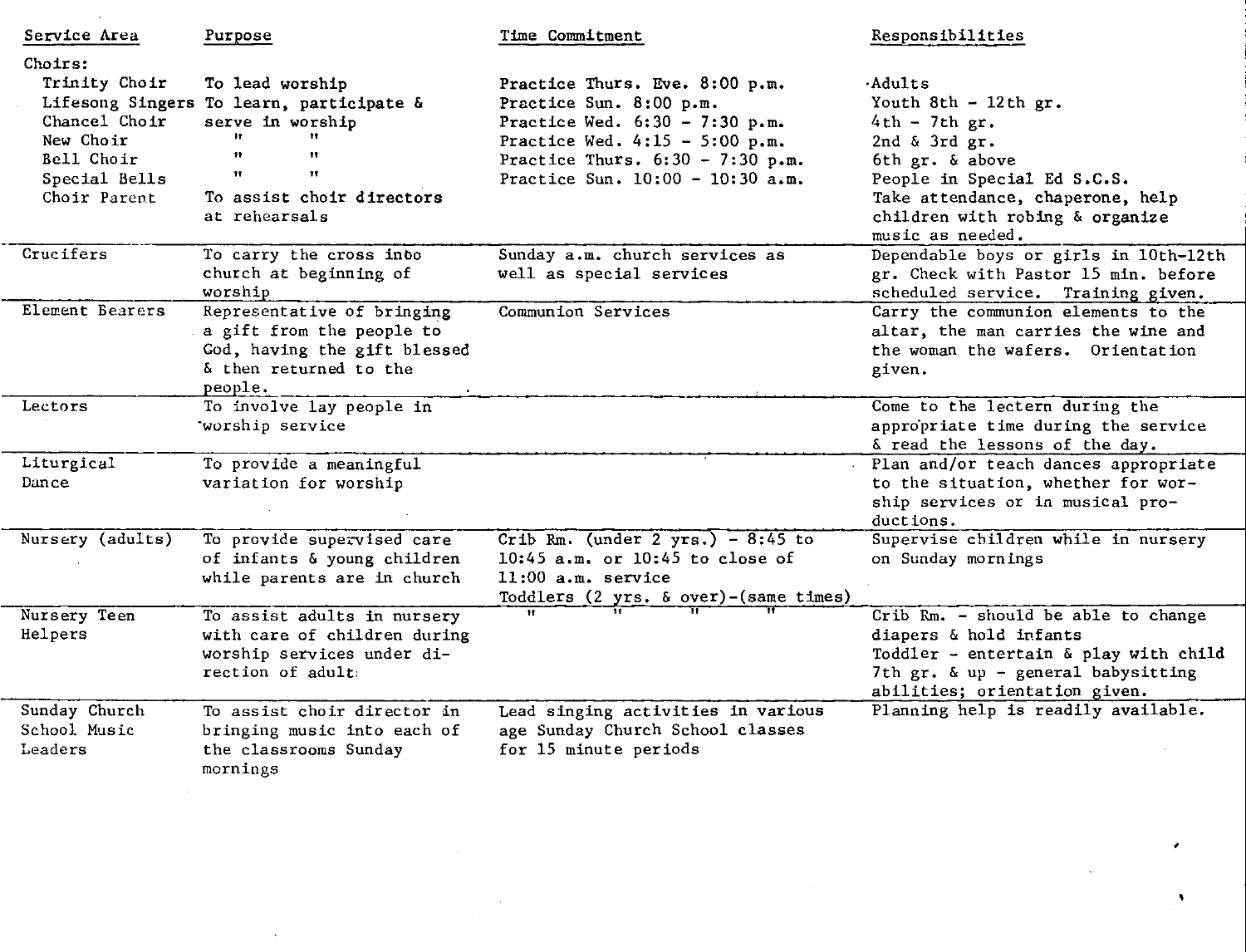| Service Area                                         | Purpose                                                                                                                                            | Time Commitment                                                                                                                  | Responsibilities                                                                                                                                                                             |
|------------------------------------------------------|----------------------------------------------------------------------------------------------------------------------------------------------------|----------------------------------------------------------------------------------------------------------------------------------|----------------------------------------------------------------------------------------------------------------------------------------------------------------------------------------------|
| <b>EVANGELISM</b>                                    |                                                                                                                                                    |                                                                                                                                  |                                                                                                                                                                                              |
| Greeters                                             | To welcome members &<br>visitors to our worship<br>service                                                                                         |                                                                                                                                  | Arrive 15 min. before service. Intro-<br>duce yourself as necessary & direct<br>visitors to sign guest book in Narthex                                                                       |
| New Member<br>Sponsor                                | To provide new members<br>with a contact in the church                                                                                             |                                                                                                                                  | Call incoming new member prior to<br>joining church, sit with them at the<br>service & attend new members' recep-<br>tion on that day.                                                       |
| New Member<br>Visitation                             | To provide a visit by a lay-<br>person to a new member after<br>reception into the church                                                          |                                                                                                                                  | Training provided.                                                                                                                                                                           |
| CHRISTIAN ED.                                        |                                                                                                                                                    |                                                                                                                                  |                                                                                                                                                                                              |
| Sunday Church<br>School                              | SCS is the primary method of<br>fulfilling Christ's command-<br>ment "Go & teach". SCS is<br>held for ages 2 yrs thru<br>adults.                   | Team teaching<br>Unit teaching (teaching for<br>periods of 4-6 weeks and then<br>another team takes over)<br>One year commitment | Curriculum provided includes stories,<br>crafts, lesson plans. Supplies pro-<br>vided. Training available. Workshops<br>held throughout the year. Support &<br>assistance readily available. |
| Vacation Church<br>School Teachers<br>& Helpers      | Provides $2/3$ of a child's<br>yearly Christian education<br>in a creative & informal<br>way                                                       | 2 wks in summer $9-11:30$ a.m.<br>Generally 1st 2 wks of August                                                                  | Lessons, stories, crafts, singing,<br>snacks, field trips. Children 4 yrs.<br>to 6th grade. Toddler class &<br>babysitting available for children<br>of those teaching.                      |
| Special Workshops<br>for Children                    | To enrich the educational<br>ministry of our children.                                                                                             | Workshops are held for Advent &<br>Lenten family nights & during<br>Holy Week (as school vacation<br>permits).                   | Assistance is generally needed to<br>supervise & direct pre-planned craft<br>activities for various age participant<br>Craft ideas welcome!                                                  |
| Weekday Church<br>School for Pre-<br>school children | To provide supervision<br>for pre-school children in<br>a positive setting while<br>parents (moms) attend<br>Bible studies, help with<br>VCS, etc. |                                                                                                                                  | All setting up, stories, crafts &<br>snacks are pre-planned by Director<br>of Educational Ministry.                                                                                          |
| Sunday School<br>Pageants                            | Provides a special<br>learning experience for                                                                                                      | Generally done at Christmas or<br>Epiphany Seasons                                                                               | Help with planning & carrying out<br>of play.                                                                                                                                                |

,,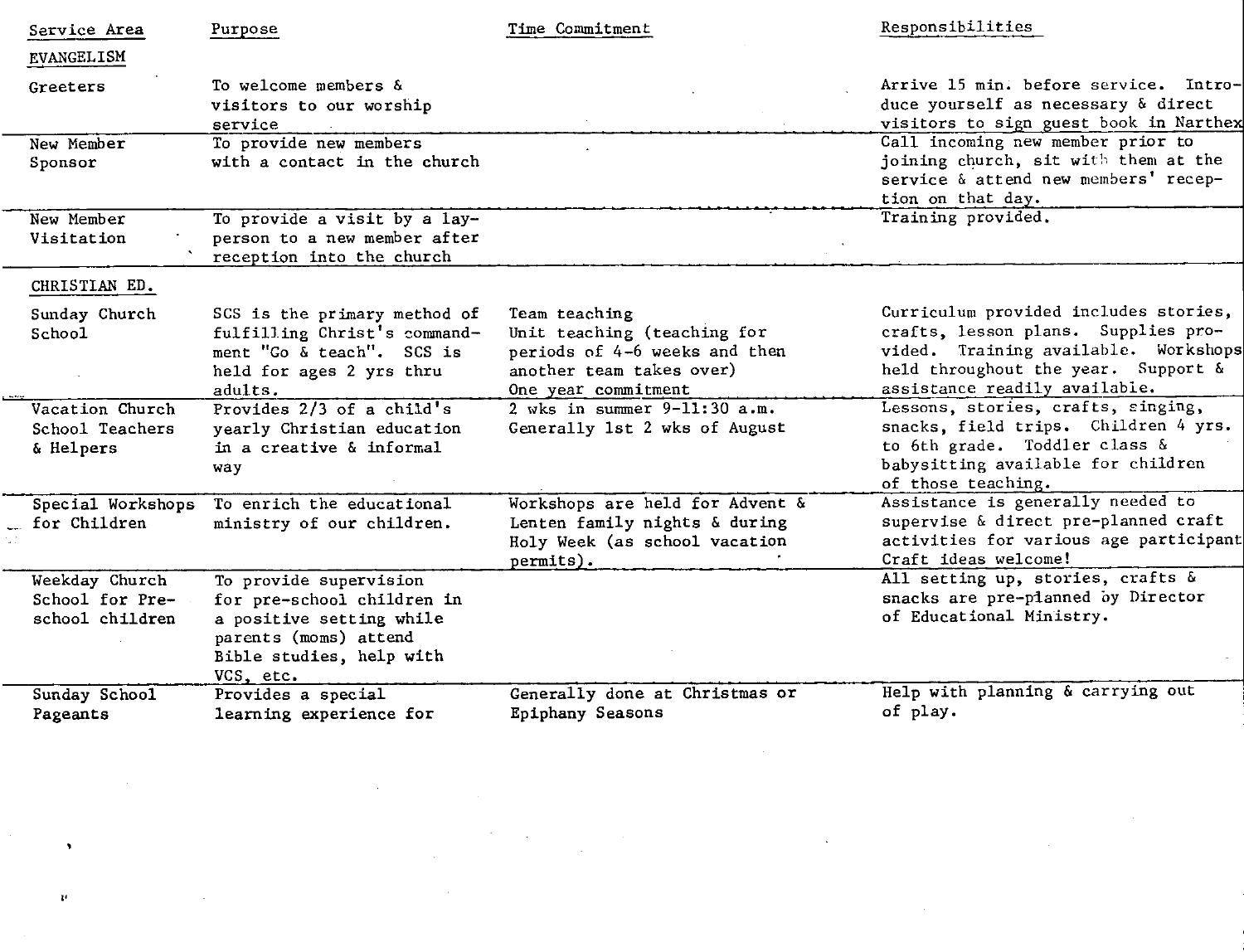| Service Area                                             | Purpose                                                                                                                                  | Time Commitment                                                                                                                                                      | Responsibilities                                                                                                                                                                                                                                                                           |
|----------------------------------------------------------|------------------------------------------------------------------------------------------------------------------------------------------|----------------------------------------------------------------------------------------------------------------------------------------------------------------------|--------------------------------------------------------------------------------------------------------------------------------------------------------------------------------------------------------------------------------------------------------------------------------------------|
| Writing Devotion-<br>al Materials for<br><b>Booklets</b> | To provide devotional<br>materials for all<br>families of Trinity                                                                        | Needed for use during Advent,<br>Lent, Christian Family Week (May)                                                                                                   | Planning or writing or<br>coordinating devotional<br>materials                                                                                                                                                                                                                             |
| Library Aides                                            | To oversee the library<br>area in the Media Center                                                                                       | a. Work in Media Center Library on<br>Sundays at $9:15 - 10:45$ a.m.                                                                                                 | b. Catalogue, repair, trace books<br>c. Set up displays<br>d. Assist with periodic special reading<br>programs                                                                                                                                                                             |
| Visual Aids                                              | To facilitate showing of<br>movies, filmstrips, etc.<br>during SCS, VCS & family<br>nights                                               | Setting up, running & returning<br>equipment & films                                                                                                                 | Training available                                                                                                                                                                                                                                                                         |
| YOUTH                                                    |                                                                                                                                          |                                                                                                                                                                      |                                                                                                                                                                                                                                                                                            |
| Youth Advisors                                           | To provide supervision of<br>youth happenings in rela-<br>tion to Trinity                                                                | 2 yr. commitment with a 2 couple<br>minimum per age group                                                                                                            | Supervise youth at meetings & outings<br>which have been planned by Youth Comm.<br>Assistance in this task is provided<br>by parents of participating youth.<br>Suggestions for activities welcome.                                                                                        |
| Boy Scouts                                               | To develop fitness, citizen-<br>ship & character                                                                                         | Cub Pack<br>$1$ .<br>2 Scout troops                                                                                                                                  | Training available for leaders from<br>Valley Forge Council as well as<br>local district. Program material<br>provided. In Cubs, women may<br>assume any role including unit<br>leader, whereas in Scouts, men are<br>needed for unit leaders & women<br>are utilized on troop committees. |
| Girl Scouts                                              | To provide girls with the<br>means to follow Girl Scout<br>Promise & Law, learn about<br>outdoors, learn to work<br>together & have fun. | Brownie Troop - 1st grade<br>Brownie Troops - 2nd & 3rd $gr.$<br>2 Jr. troops - 4th to 6th grade<br>1 Cadett troop - 7th to 9th grade<br>$1$ Sr. troop - high school | Leadership training available locally<br>through the Girl Scout Council                                                                                                                                                                                                                    |

 $\sim 10^{11}$  km  $^{-1}$ 

 $\mathbf{v}$  .  $\sim 10$ 

 $\sim$ 

 $\mathbf{1}$ 

 $\sim 100$ 

 $\bar{\mathbf{v}}$ 

 $\label{eq:2.1} \frac{1}{\sqrt{2}}\left(\frac{1}{\sqrt{2}}\right)^{2} \left(\frac{1}{\sqrt{2}}\right)^{2}$ 

 $\mathcal{A}^{\mathcal{A}}$ 

 $\sim 10^7$ 

 $\bullet$ 

 $\label{eq:1} \frac{1}{\sqrt{2\pi}}\sum_{i=1}^{\infty}\frac{1}{\sqrt{2\pi}}\sum_{i=1}^{\infty}\frac{1}{\sqrt{2\pi}}\sum_{i=1}^{\infty}\frac{1}{\sqrt{2\pi}}\sum_{i=1}^{\infty}\frac{1}{\sqrt{2\pi}}\sum_{i=1}^{\infty}\frac{1}{\sqrt{2\pi}}\sum_{i=1}^{\infty}\frac{1}{\sqrt{2\pi}}\sum_{i=1}^{\infty}\frac{1}{\sqrt{2\pi}}\sum_{i=1}^{\infty}\frac{1}{\sqrt{2\pi}}\sum_{i=1}^{\infty}\frac{1}{\$ 

 $\sim 10^{11}$  km  $^{-1}$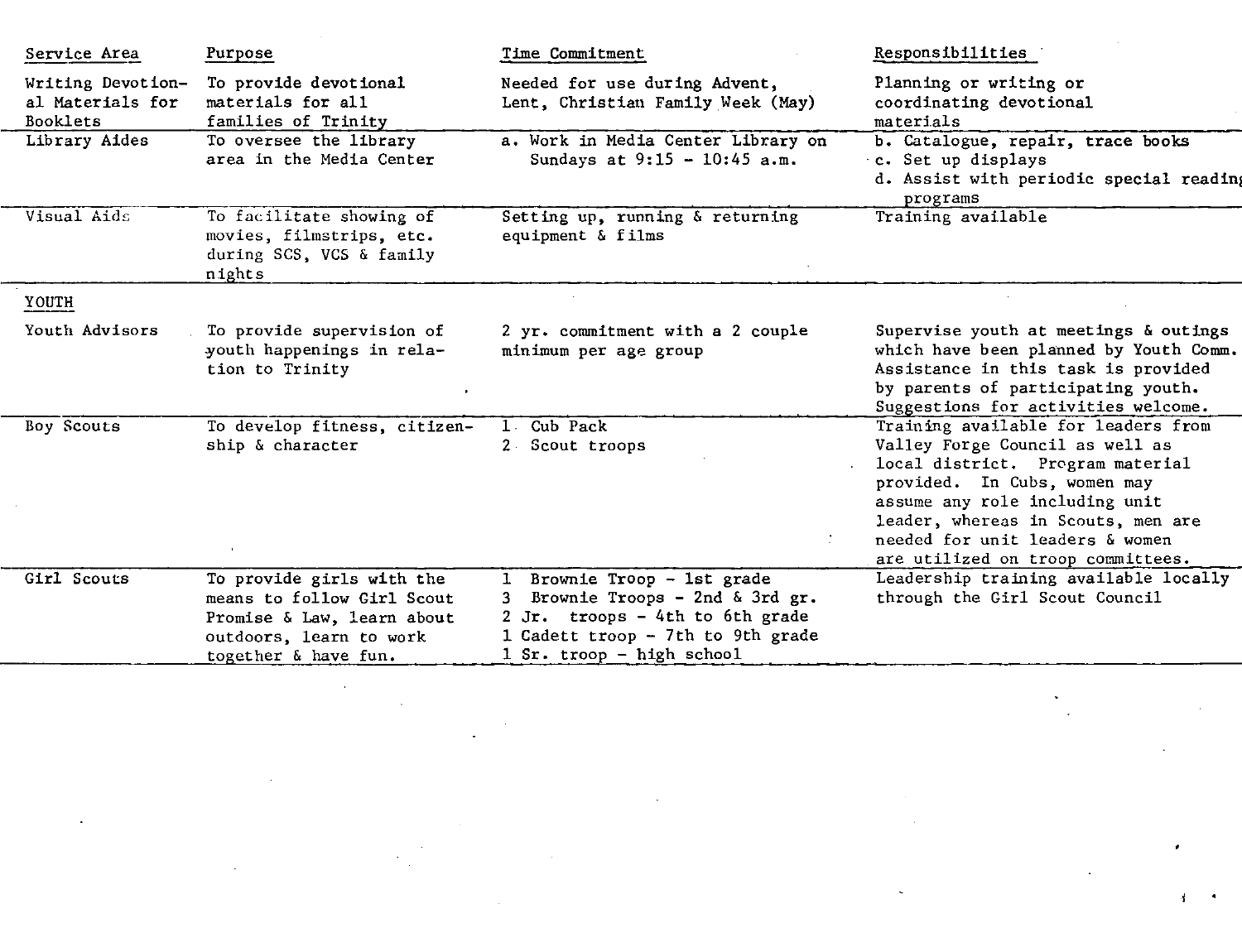| Service Area                 | Purpose                                                                                                                | Time Commitment                                                                                                                                                                                    | Responsibilities                                                                                                                                                           |
|------------------------------|------------------------------------------------------------------------------------------------------------------------|----------------------------------------------------------------------------------------------------------------------------------------------------------------------------------------------------|----------------------------------------------------------------------------------------------------------------------------------------------------------------------------|
| HOSPITALITY                  |                                                                                                                        |                                                                                                                                                                                                    |                                                                                                                                                                            |
| Kitchen Help                 | To provide food for social<br>and fellowship events of<br>the church                                                   | Plan, prepare & serve food for dinners, Adults as well as teens<br>teas & receptions for different occas-<br>ions in the church such as Family<br>Night Dinners, New Member: Recep-<br>tions, etc. |                                                                                                                                                                            |
| PROPERTY                     |                                                                                                                        |                                                                                                                                                                                                    |                                                                                                                                                                            |
| Landscaping                  | To enhance the outside areas<br>of the church                                                                          |                                                                                                                                                                                                    | General weeding of gardens, flower<br>planting & care                                                                                                                      |
| Light & Sound<br>Board       | Being responsible for the<br>lighting & sound during<br>worship services                                               | Responsible for either the<br>7:45 Service OR the 9 AND 11<br>Services, rotating schedule.                                                                                                         | Training given.                                                                                                                                                            |
| Security &<br>Church Lock-up | To make sure the church<br>facilities are properly<br>closed each night                                                | Done for a week at a time,<br>between $9:30 - 10:30 p.m.$ on<br>a rotating schedule.                                                                                                               | Check & make sure church doors are<br>locked, windows closed & inside<br>lights off as well as checking<br>boiler room & turning on security<br>lights. Orientation given. |
| Stage Crew                   | Set up and/or dismantle<br>a pre-constructed stage<br>in the church                                                    | Generally it is put up after<br>the 11:00 a.m. service on Sunday<br>and taken down immediately follow-<br>ing its use.                                                                             |                                                                                                                                                                            |
| CHURCH OFFICE WORK           |                                                                                                                        |                                                                                                                                                                                                    |                                                                                                                                                                            |
| Bulk Mailing                 | To provide a less expensive<br>way of handling mailings                                                                | 1 time per month on a regular basis<br>plus other mailings as needed.                                                                                                                              | Properly code bulk mailings as<br>required by Post Office. Training<br>available.                                                                                          |
| Clerical Workers             | To assist the staff with<br>the large amount of paper-<br>work generated by a congre-<br>gation this size.             | Some work done weekly; some monthly,<br>and much on special occasions.<br>Home clerical work also available,<br>on occasion.                                                                       | General office work such as typing,<br>stuffing envelopes, folding bulletins<br>and making phone calls                                                                     |
| Phone Aide                   | Answer telephone in church<br>office & channel the many<br>calls to appropriate staff &<br>assist staff in office work | $3\frac{1}{2}$ hrs./week during winter, 9-12:30<br>or 12:30-3 or 4 p.m. M-F; 4 hrs.<br>every other week during summer,<br>$9-1:30$ p.m. M-F.                                                       | Training given.                                                                                                                                                            |
|                              |                                                                                                                        |                                                                                                                                                                                                    |                                                                                                                                                                            |

a sa karang sa mga bayang ng mga bayang ng mga pangalang ng mga pangalang ng mga pangalang ng mga pangalang ng<br>Mga pangalang ng mga pangalang ng mga pangalang ng mga pangalang ng mga pangalang ng mga pangalang ng mga pang

 $\label{eq:2.1} \frac{1}{\sqrt{2}}\int_{0}^{\infty}\frac{1}{\sqrt{2\pi}}\left(\frac{1}{\sqrt{2\pi}}\right)^{2\alpha} \frac{1}{\sqrt{2\pi}}\int_{0}^{\infty}\frac{1}{\sqrt{2\pi}}\left(\frac{1}{\sqrt{2\pi}}\right)^{\alpha} \frac{1}{\sqrt{2\pi}}\frac{1}{\sqrt{2\pi}}\int_{0}^{\infty}\frac{1}{\sqrt{2\pi}}\frac{1}{\sqrt{2\pi}}\frac{1}{\sqrt{2\pi}}\frac{1}{\sqrt{2\pi}}\frac{1}{\sqrt{2\pi}}\frac{1}{\sqrt{2\pi}}$ 

 $\mathfrak{g}=\mathfrak{g}$  , and  $\mathfrak{g}=\mathfrak{g}$  , and

 $\label{eq:2.1} \frac{1}{\sqrt{2}}\int_{\mathbb{R}^3}\frac{1}{\sqrt{2}}\left(\frac{1}{\sqrt{2}}\right)^2\left(\frac{1}{\sqrt{2}}\right)^2\left(\frac{1}{\sqrt{2}}\right)^2\left(\frac{1}{\sqrt{2}}\right)^2.$ 

 $\mathbf{A}^{\text{max}}$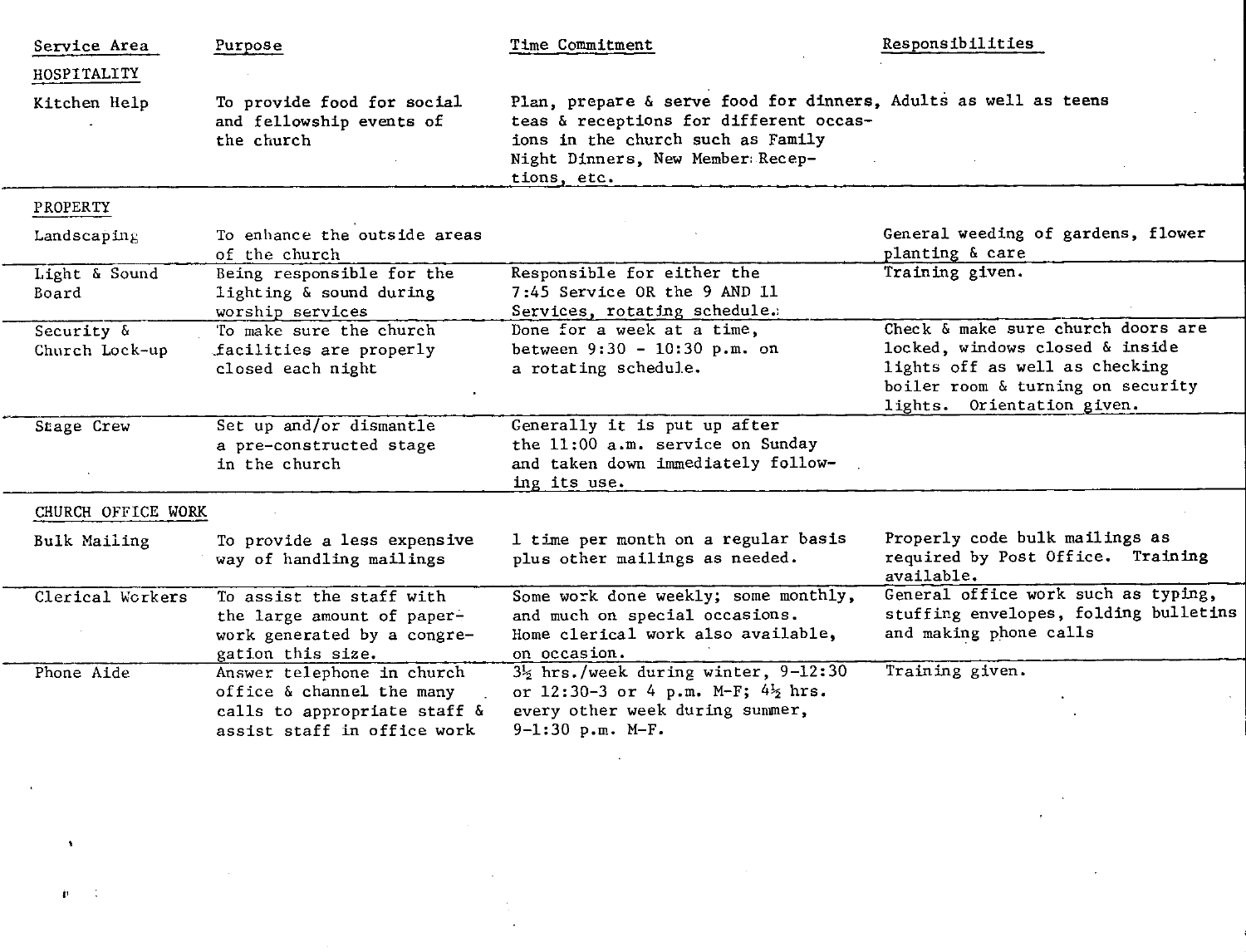| Service Area              | Purpose                                                                                                            | Time Commitment                                                                                                                                                                 | Responsibilities                                                                                                                                                                                  |
|---------------------------|--------------------------------------------------------------------------------------------------------------------|---------------------------------------------------------------------------------------------------------------------------------------------------------------------------------|---------------------------------------------------------------------------------------------------------------------------------------------------------------------------------------------------|
| GENERAL SERVICE           |                                                                                                                    |                                                                                                                                                                                 |                                                                                                                                                                                                   |
| Banner Making<br>& Upkeep | To visually enhance the<br>meaning of worship                                                                      | Banners are made & repaired at<br>various times throughout the<br>church. Currently the com-<br>mittee is meeting as needed.                                                    | Assistance needed in all phases<br>from designing to construction to<br>upkeep. No specific sewing skills<br>are needed.                                                                          |
| <b>Bus Drivers</b>        | To supply transportation<br>for various groups from<br>Trinity as needed                                           | Driving the bus as well as being<br>responsible for enforcing the rules<br>while using it & cleaning it up<br>after a trip                                                      | Class 2 drivers license is needed.<br>Trained by Driver Education person<br>at church. Tested by State Police.                                                                                    |
| Church Decorating         | To visually enhance the<br>worship service                                                                         | Can be done any time through the<br>week including Friday evening or<br>Saturday morning                                                                                        | Help to set up decorations such as<br>banners, window displays, flowers<br>at Christmas & Easter during the<br>various church seasons: Advent,<br>Christmas, Epiphany, Lent, Easter,<br>Pentecost |
| Movers                    | To help our interns move<br>into & out of their apart- .<br>ment as they begin & complete<br>their time at Trinity | Usually 2-3 hrs. on a morning                                                                                                                                                   | Lifting furniture, boxes, etc.                                                                                                                                                                    |
| Stripping palms           | To prepare the palms for<br>use on Palm Sunday                                                                     | Needed the Saturday morning before<br>Palm Sunday                                                                                                                               | Palm leaves must be separated from<br>This is done in a fashion<br>crown.<br>similar to corn husking.                                                                                             |
| Transportation            | To help those who need<br>rides to various places                                                                  | Take people, as needed, to and<br>from worship services, especially the<br>11:00 a.m. Sunday worship. Also<br>drivers occasionally needed to<br>take people to Dr. appointments |                                                                                                                                                                                                   |
| <b>ORGANIZATIONS</b>      |                                                                                                                    |                                                                                                                                                                                 |                                                                                                                                                                                                   |
| Adult Fellowship          | To provide a social time of<br>Christian fellowship to all<br>adults of Trinity                                    | Steering committee meets to coordinate<br>activities. Generally each monthly<br>activity is run by a sub-group of                                                               |                                                                                                                                                                                                   |

adults not on the central committee

 $\mathbf{I}$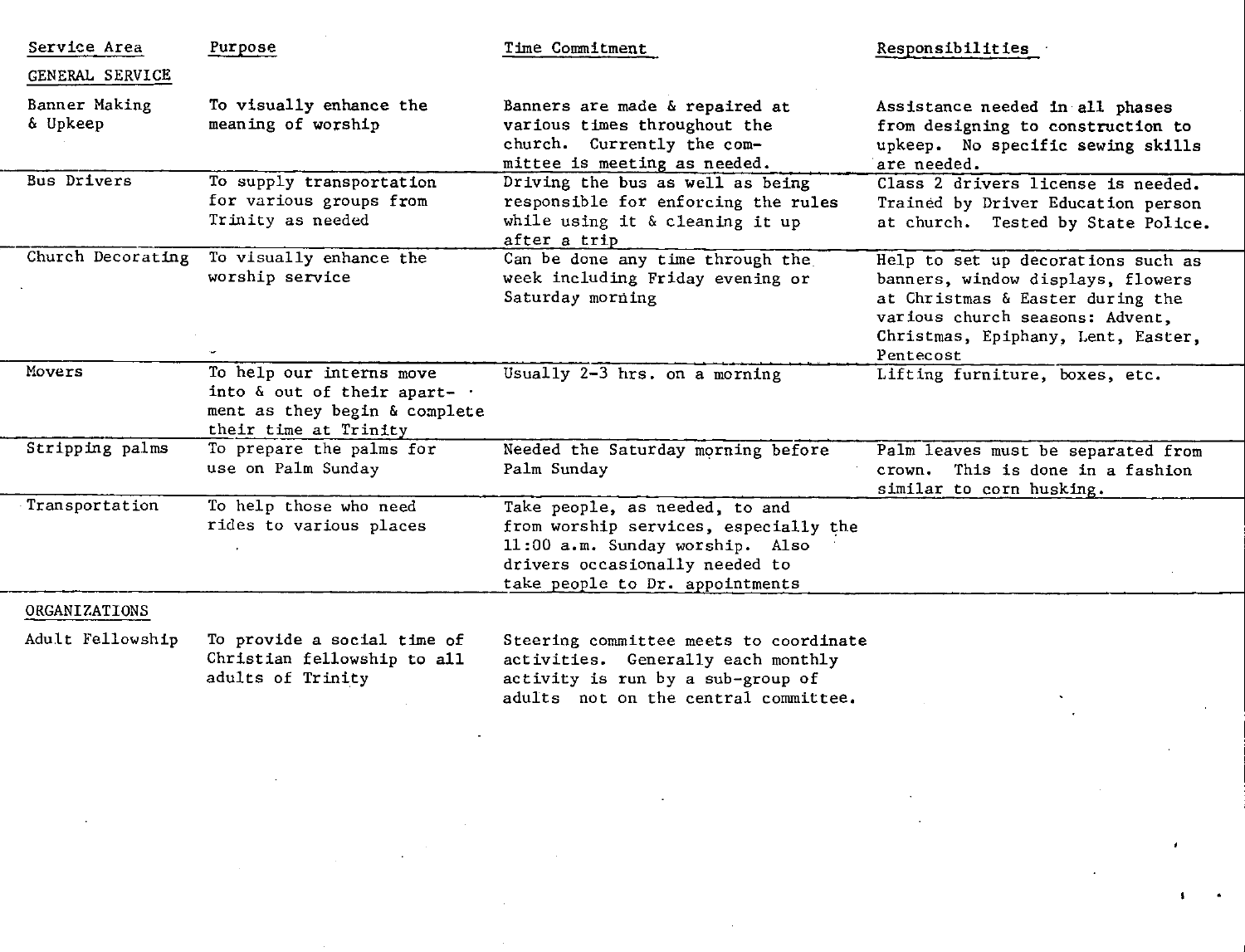| Service Area                                   | Purpose                                                                                                                                                                                   | Time Commitment                                                                                                                                                                                                                                                    | Responsibilities                                                                                                                                                                                                         |
|------------------------------------------------|-------------------------------------------------------------------------------------------------------------------------------------------------------------------------------------------|--------------------------------------------------------------------------------------------------------------------------------------------------------------------------------------------------------------------------------------------------------------------|--------------------------------------------------------------------------------------------------------------------------------------------------------------------------------------------------------------------------|
| Auxiliary of<br>Lutheran Home of<br>Germantown | To develop interest & sup-<br>port for the home via mem-<br>bership and support of<br>activities held at the home<br>including Pie Day, Barn Sale<br>& Flea Market, Donation Day,<br>etc. | Luth. Home at Germantown was founded<br>to care for orphaned children. To-<br>day it houses senior citizens who<br>need skilled or intermediate nurs-<br>ing care. Silver Springs, Martin<br>Luther Home cares for emotionally<br>& socially maladjusted children. | Women's Auxiliary is known as North<br>Penn Auxiliary. Men's Auxiliary,<br>as listed above. Dues \$2/yr.                                                                                                                 |
| Friends of Artman<br>Home                      | Supportive group for the<br>home                                                                                                                                                          | Help with many of the activities<br>at the home such as Christmas<br>Party, programs, card playing,<br>hairdressing.                                                                                                                                               |                                                                                                                                                                                                                          |
| Love Links                                     | To provide a prayer chain<br>for all who have a special<br>need for prayer.                                                                                                               | Group of people who are willing to<br>remember others in prayer by praying<br>regularly & confidentially as<br>requests are made known to them.                                                                                                                    |                                                                                                                                                                                                                          |
| Lutheran Church<br>$Women - LCW$               | Official auxiliary for<br>women in the Lutheran<br>Church in America                                                                                                                      | It is divided into 5 circles,<br>which meet monthly for educational<br>topics, fellowship & to perform<br>Christian service projects.                                                                                                                              | Some services provided include:<br>canned foods for "FISH", layettes &<br>pennies for blankets for Lutheran<br>World Relief, crafts & favors for<br>Artman & Telford Homes, sponsoring<br>annual Mother/Daughter Banquet |
| Sunshine Circle                                | To distribute flowers from<br>altar to those in hospitals<br>convalescent homes & shut-ins                                                                                                | Social organization that meets<br>the 2nd Wed, of the month. They<br>care for the altar flowers after<br>services & distribute them to<br>people, as previously mentioned.                                                                                         | Annual dues \$3.00.                                                                                                                                                                                                      |
| Trinity Seniors                                | Social organization for<br>those members of Trinity who<br>are retired or over 55 yrs.<br>of age.                                                                                         | Meet 9 months of the year for a<br>luncheon with entertainment pro-<br>vided, also plan and participate<br>in day trips & overnight trips.                                                                                                                         |                                                                                                                                                                                                                          |
| Trinity Singles                                | Support group for all<br>single people                                                                                                                                                    | One meeting per week in Luther<br>Hall for recreation & discussion.                                                                                                                                                                                                | Activities done previously: retreat,<br>white water rafting, book reviews,<br>plays                                                                                                                                      |

 $\mathcal{L}_{\text{max}}$  and  $\mathcal{L}_{\text{max}}$  and  $\mathcal{L}_{\text{max}}$ 

 $\bullet$  –  $\bullet$  –  $\bullet$  –

 $\mathbf{A}^{\mathrm{c}}$ 

 $\mathcal{L}^{\text{max}}_{\text{max}}$